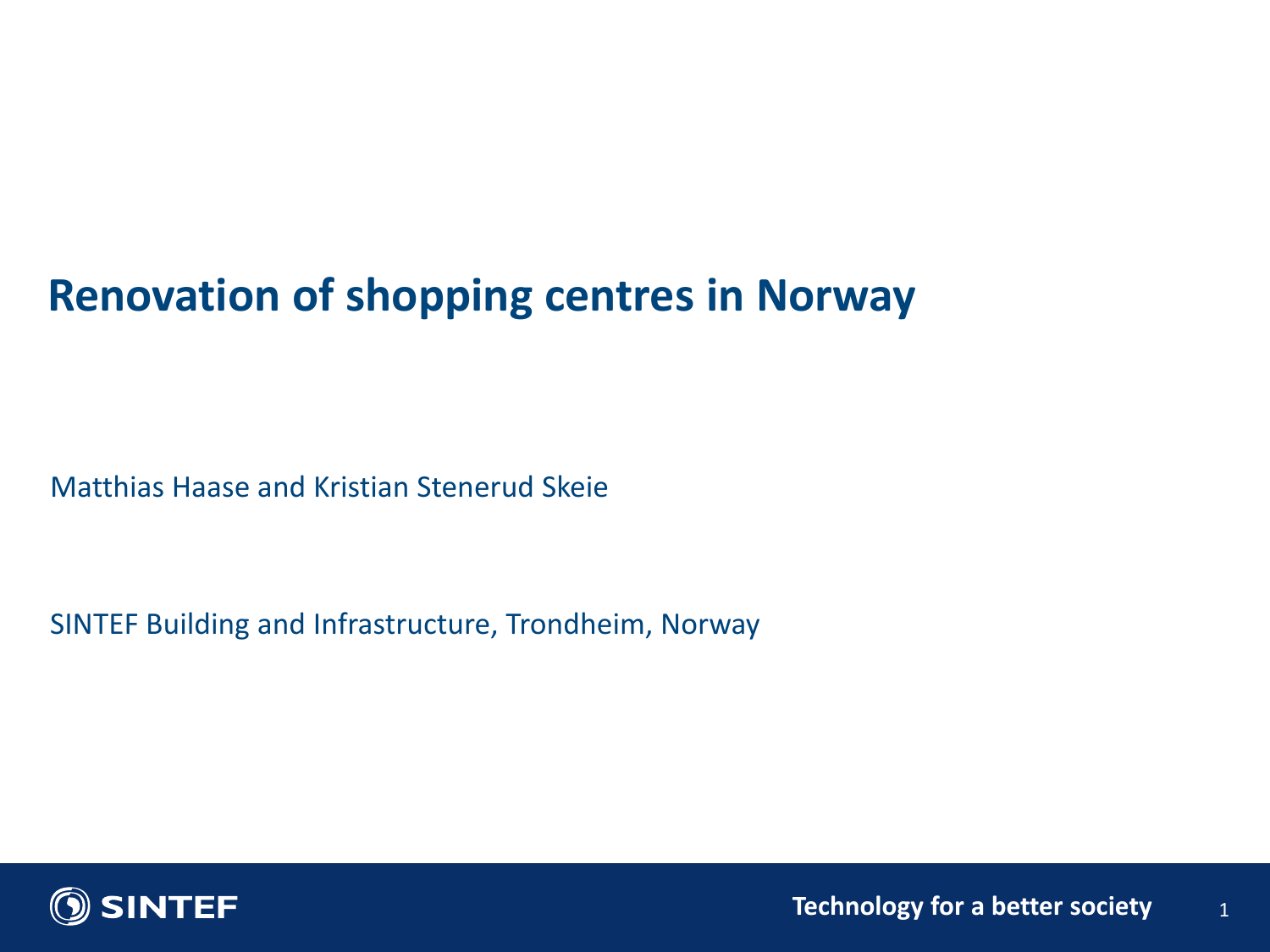### **Content**

- Introduction
- Objectives
- Methodology
- Results
- Discussion
- Conclusions



www.commonenergyproject.eu

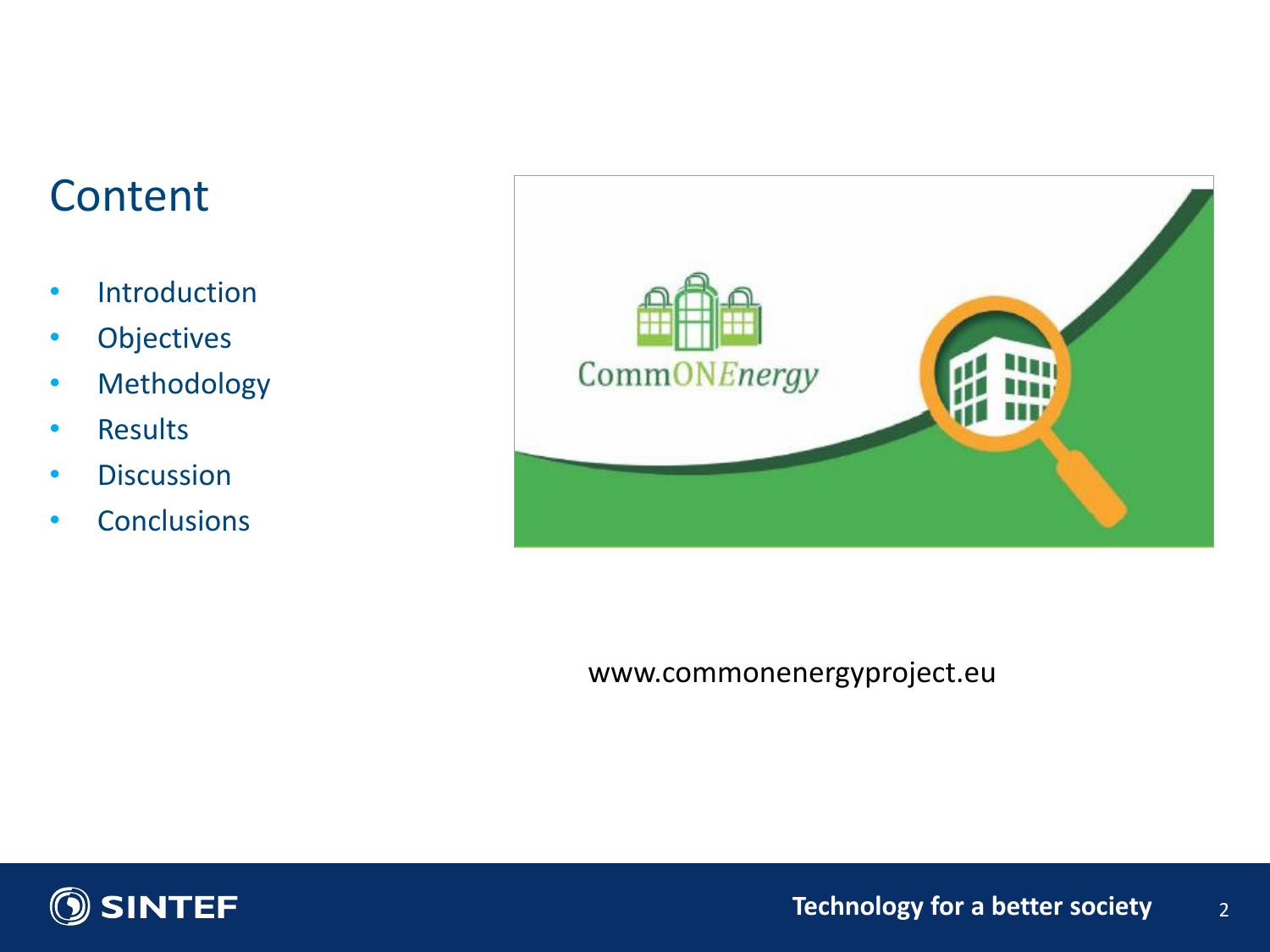

Transform shopping malls into lighthouses of energy efficient architectures and systems

# **Introduction**

The CommONEnergy project wants to transform shopping malls into lighthouses of energy efficient architectures and systems.

The objective is to re-conceptualize shopping malls through deep retrofitting utilizing an holistic systemic approach involving innovative technologies and solution sets.

Performance targets:

- Up to 75% reduction of energy demand (factor 4)
- Power peak shaving
- 50% increased share of renewable energy source favoured by intelligent energy management and effective storage
- Improvement of comfort and health conditions for occupants and visitors

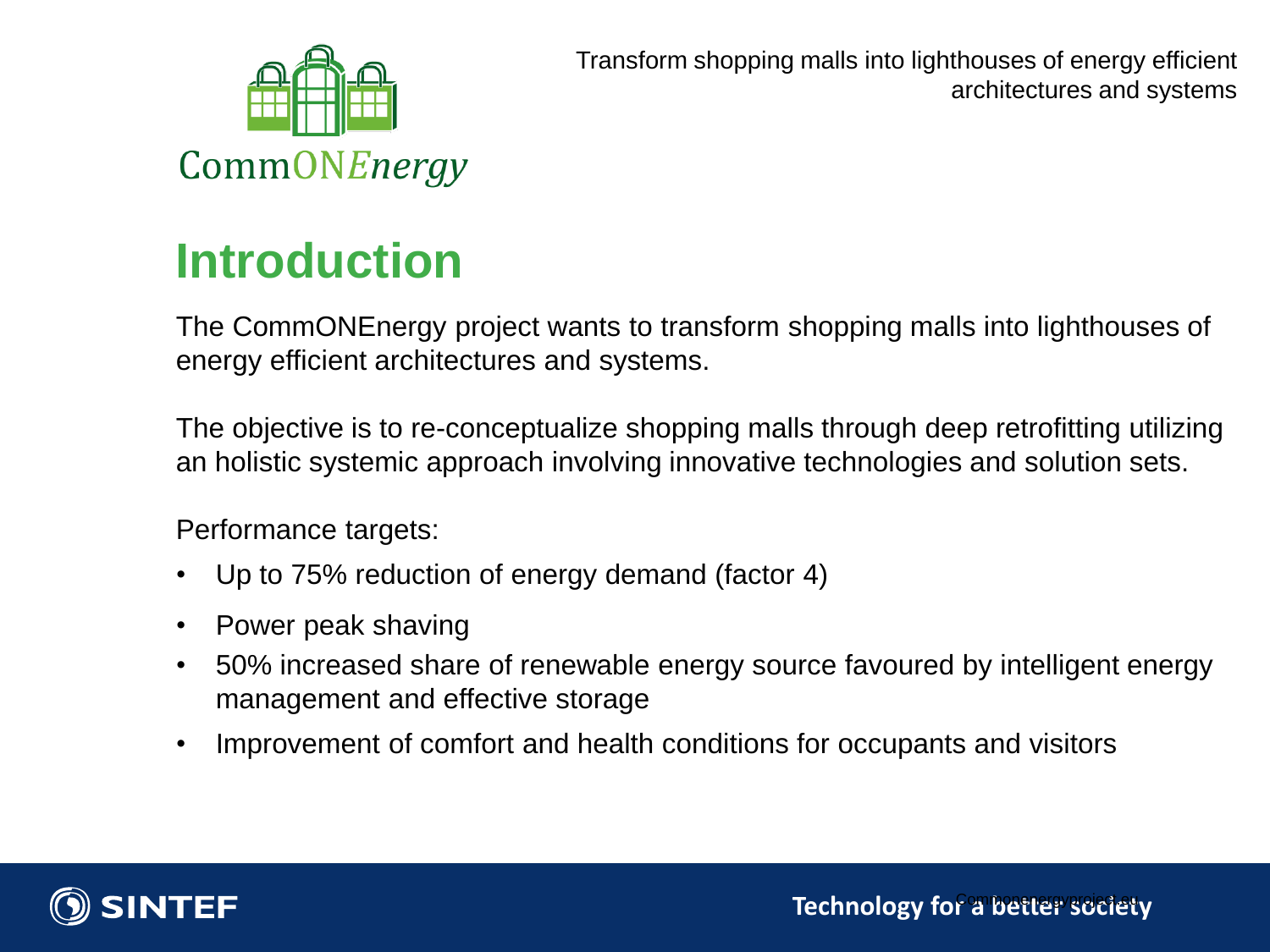

Transform shopping malls into lighthouses of energy efficient architectures and systems

### **Partners**

- Monitoring and control system manufacturer
- HVAC, Refrigeration and Lighting manufacturer
- Storage systems manufacturers
- Solar system manufacturer
- Materials manufacturer
- Building enterprises
- R&D experts (building physics, HVAC+R systems, monitoring, lighting, materials)
- Engineering/Architectural consultants
- Building owners



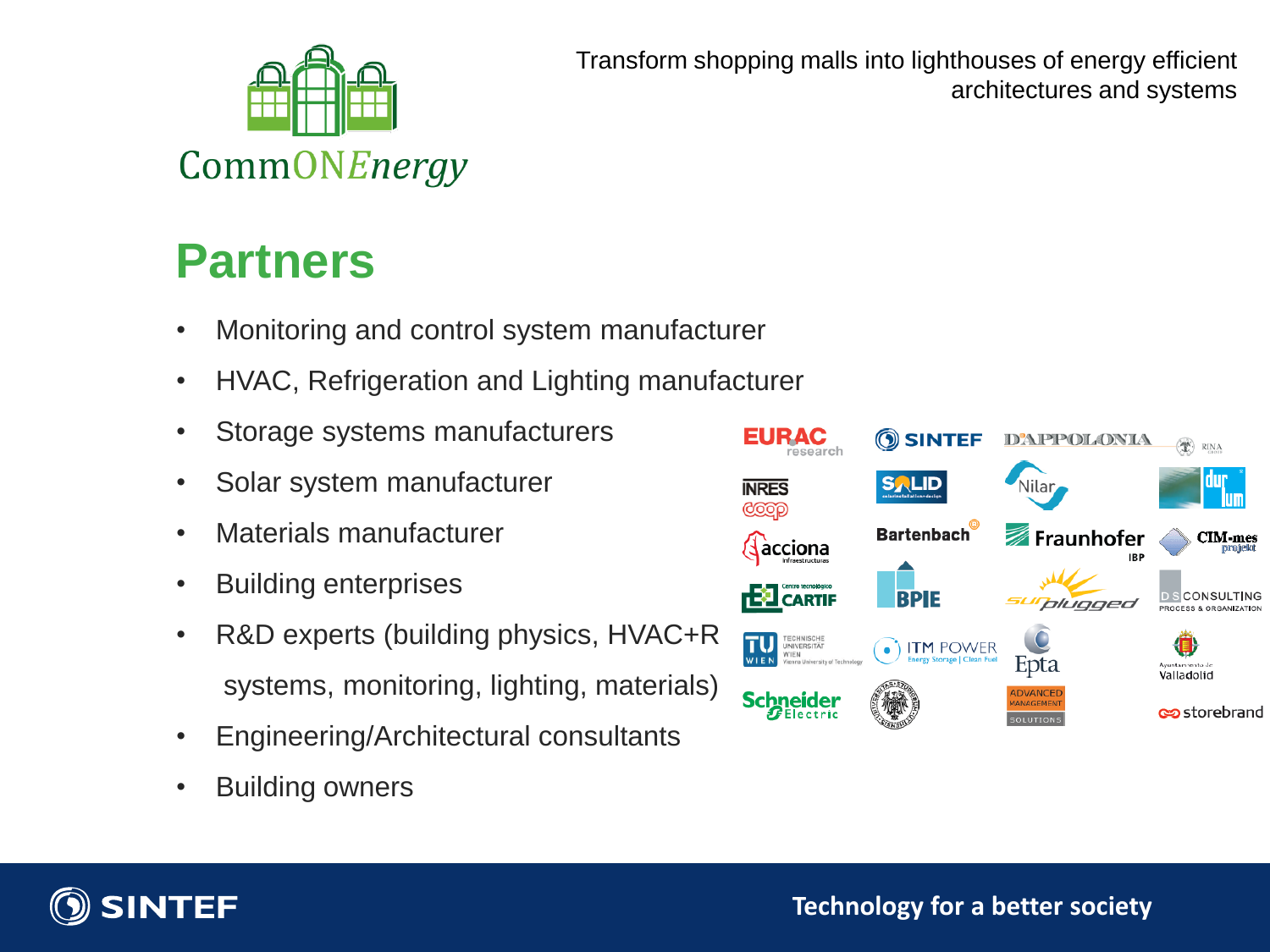### Inroduction

- The planning of a high-quality retrofitting requires taking into consideration different aspects simultaneously:
	- climate and location
	- architecture
	- selection of HVAC, lighting, refrigeration, renewable energy sources and storage systems.
- Due to the variety of systems present in e.g. shopping malls, their retrofitting needs a decision process based on a comprehensive evaluation approach which considers the actual energy performance of the building, climate, management and user behaviour.
- Building energy simulations allow to identify effective retrofitting solutions and to assess the associated energy savings, power need profile and impact on comfort.

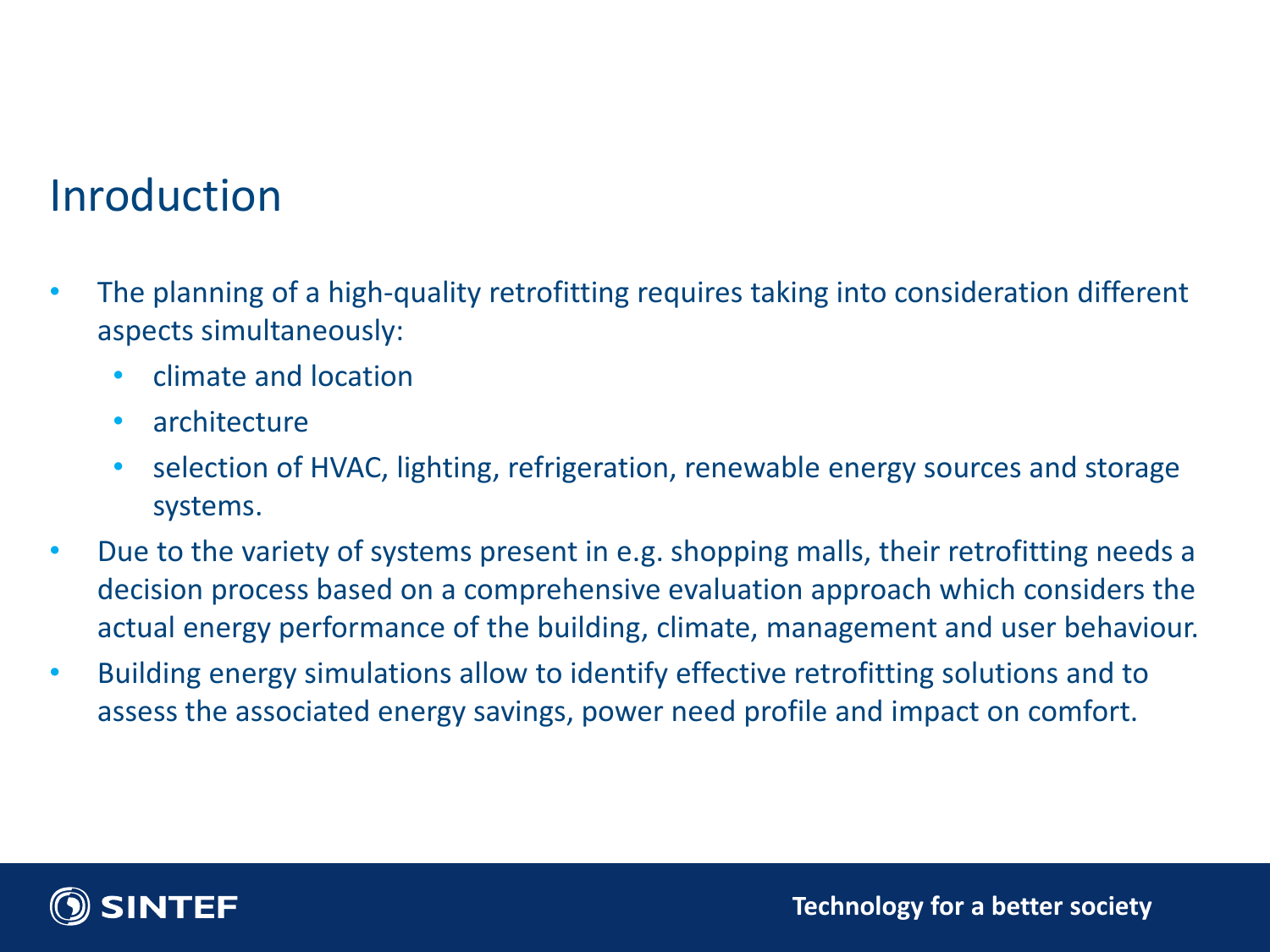### **Objectives**

- An advanced modelling process was used with help of Integrative Modelling Environment (IME). The IME is based on the Trnsys simulation software and it has been developed to:
- i) support the shopping malls retrofitting phases managing complex systems;
- ii) run parametric analysis of different configurations;
- iii) develop control strategies for the different systems and for the whole system;
- iv) gather in the same numerical model contributions from different partners (in EU project).

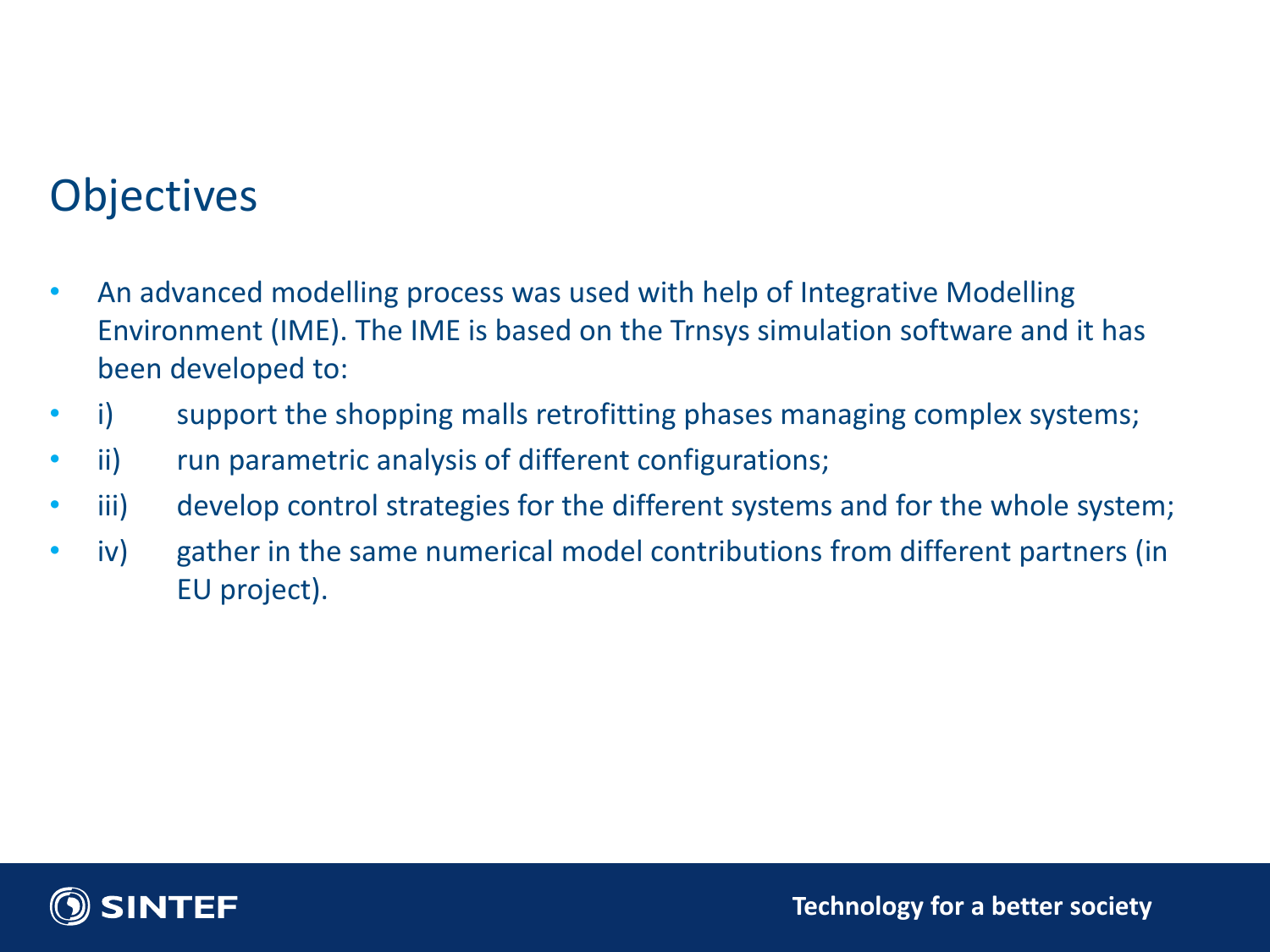### Methodology

- The IME gathers and couples in the same simulation model
	- i. building
	- ii. HVAC and refrigeration systems and components
	- iii. daylighting/shading/lighting (iv) storage technologies
	- iv. RES technologies
	- v. natural ventilation and infiltration
	- vi. non-conventional envelope solutions (vegetation, multi-functional coating and materials, etc.).

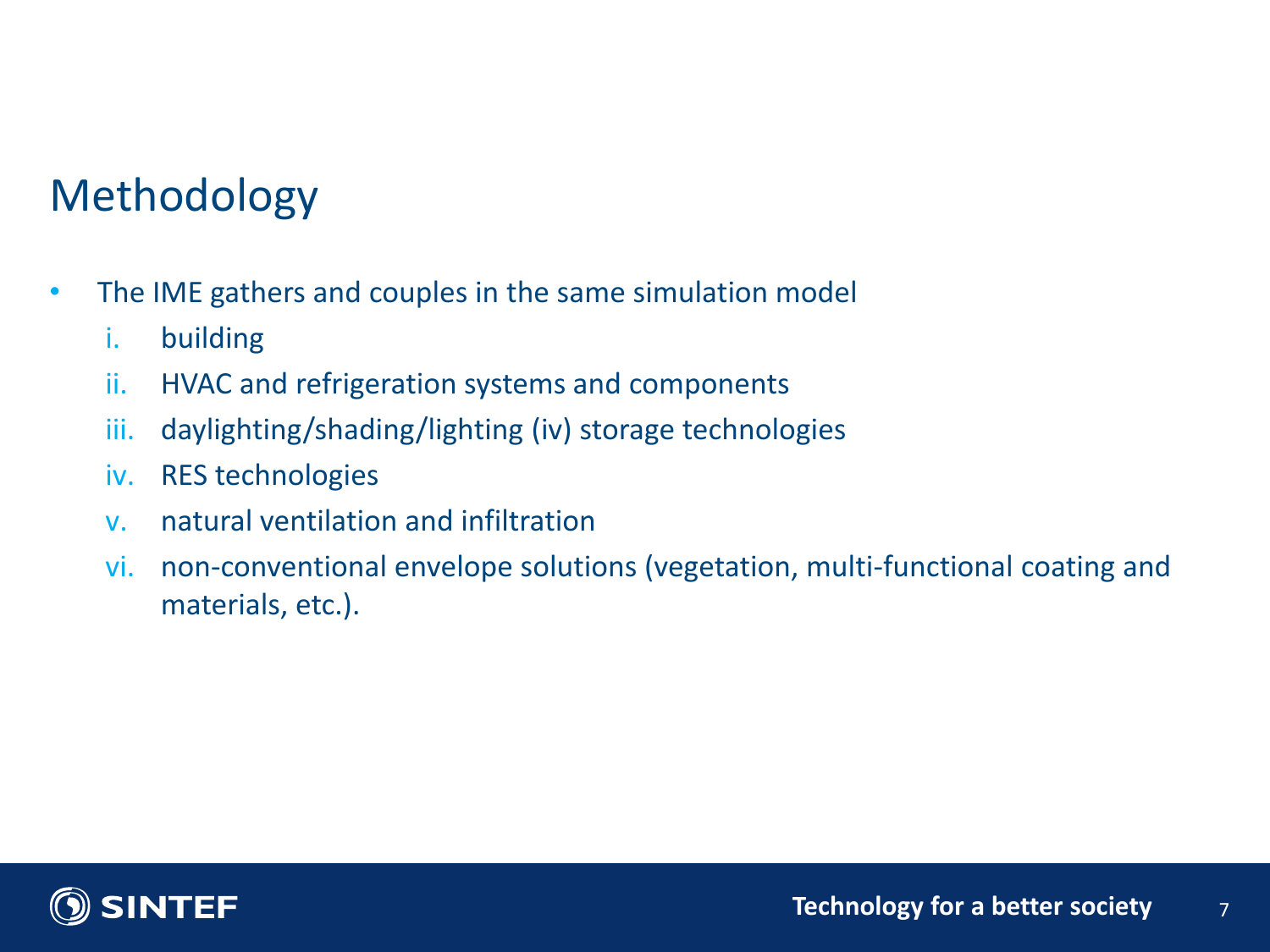



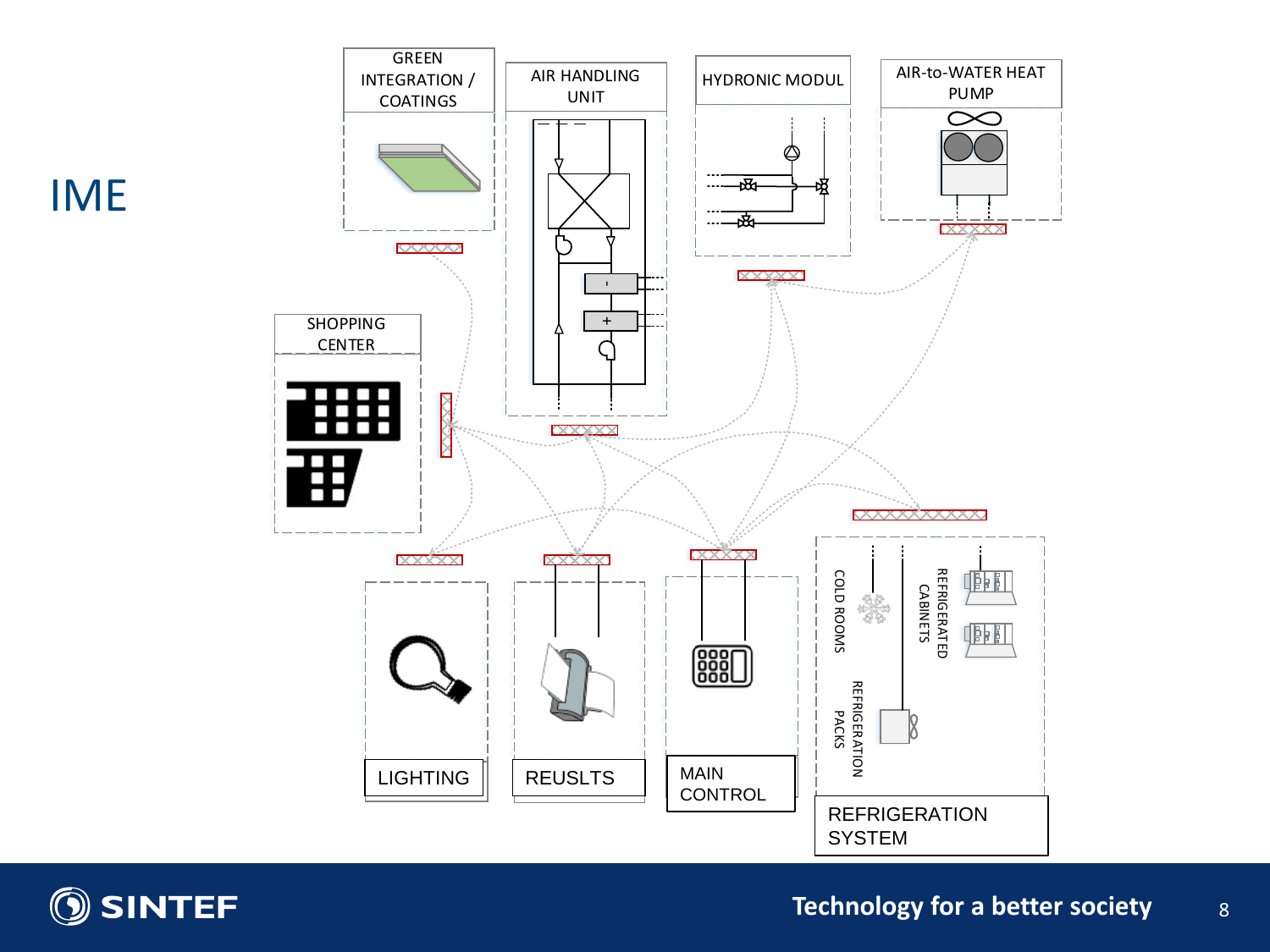### Methodology

- The modularity of the IME allows, with reduced modelling efforts:
	- i. To characterize energy savings of shopping mall retrofitting scenarios
	- ii. To define and optimize control algorithms at whole building and/or sub-system level;
	- iii. To address optimal scenarios by overall energy system parameterization.
	- iv. To optimize installed power.

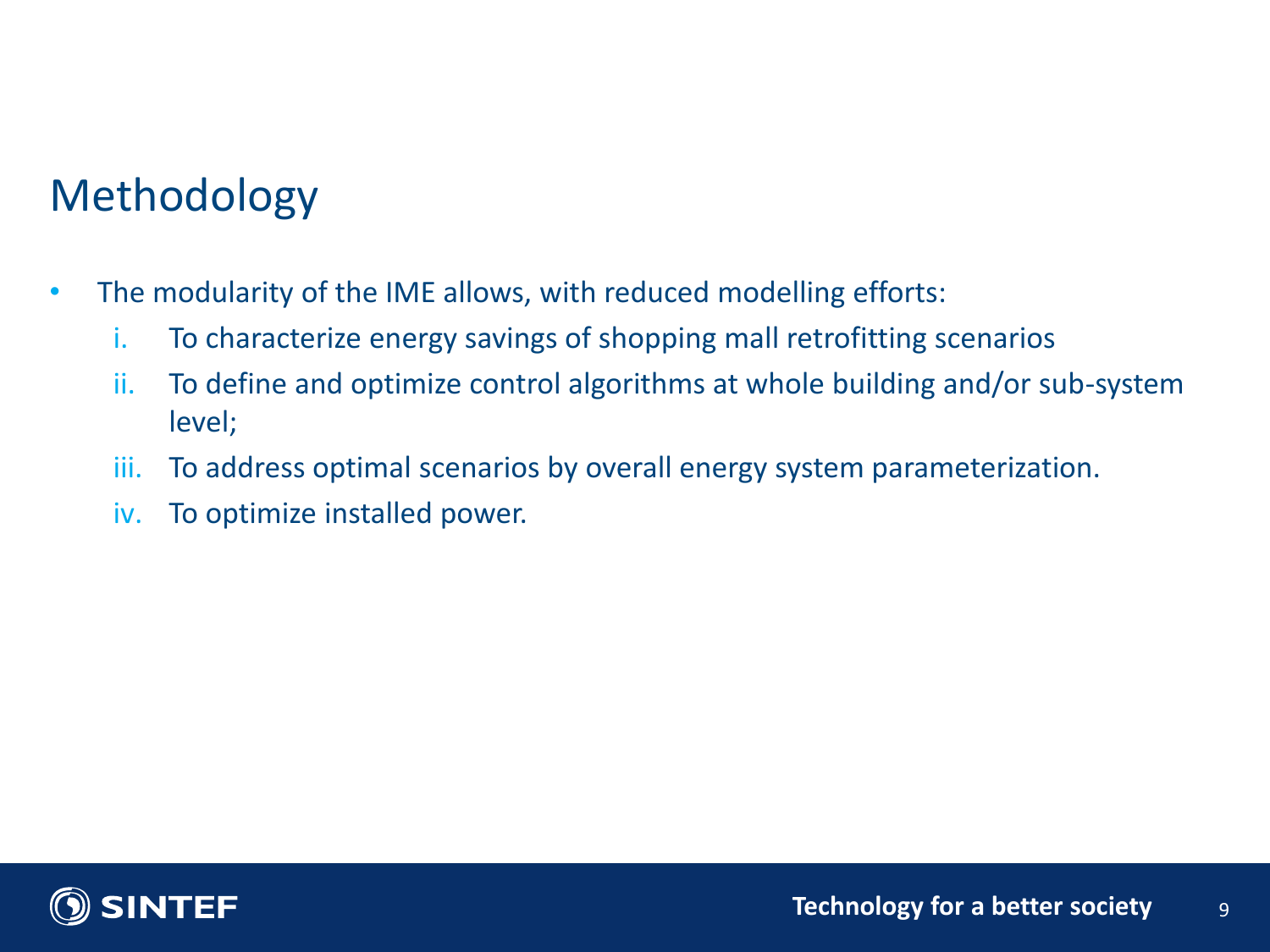### <- Partner in the project -> <- Hypermarket (not modelled) ->



Figure 1- aerial photo of the shopping centre.

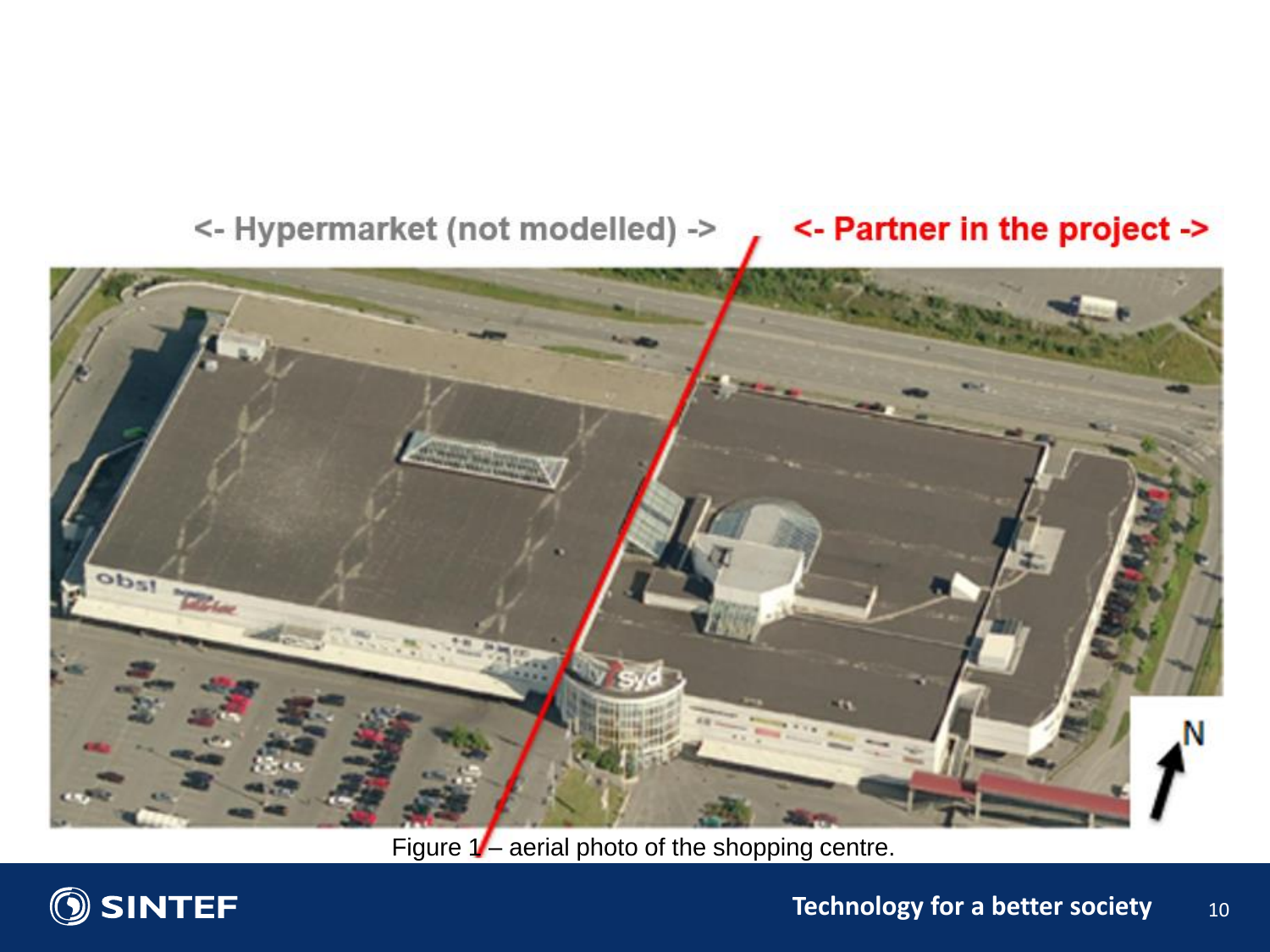## Building

• Ground floor First floor



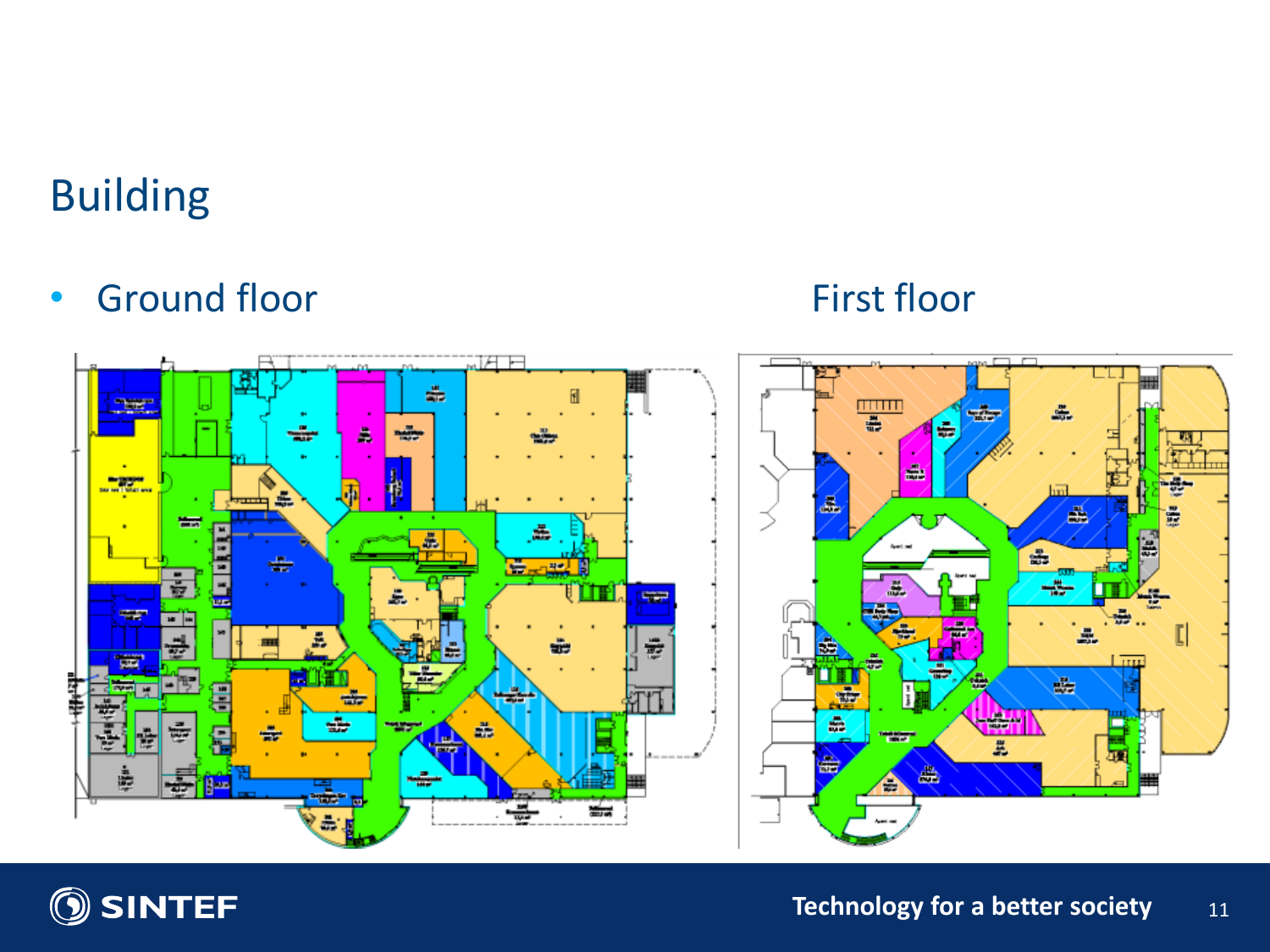### Building

### **Thermal zone model**

|  | Number of thermal zones                 | 24                                     |
|--|-----------------------------------------|----------------------------------------|
|  | Floor height [m]                        | 6.00                                   |
|  | Restaurant / office floor<br>height [m] | 3.00                                   |
|  | Zone typology                           | Zone group area<br>$\lceil m^2 \rceil$ |
|  | Shops                                   | 13969                                  |
|  | Parking                                 | 308                                    |
|  | Common areas                            | 2776                                   |
|  | Warehouse                               | 1217                                   |
|  | <b>Office</b>                           | 161                                    |
|  | Restaurants                             | 655                                    |

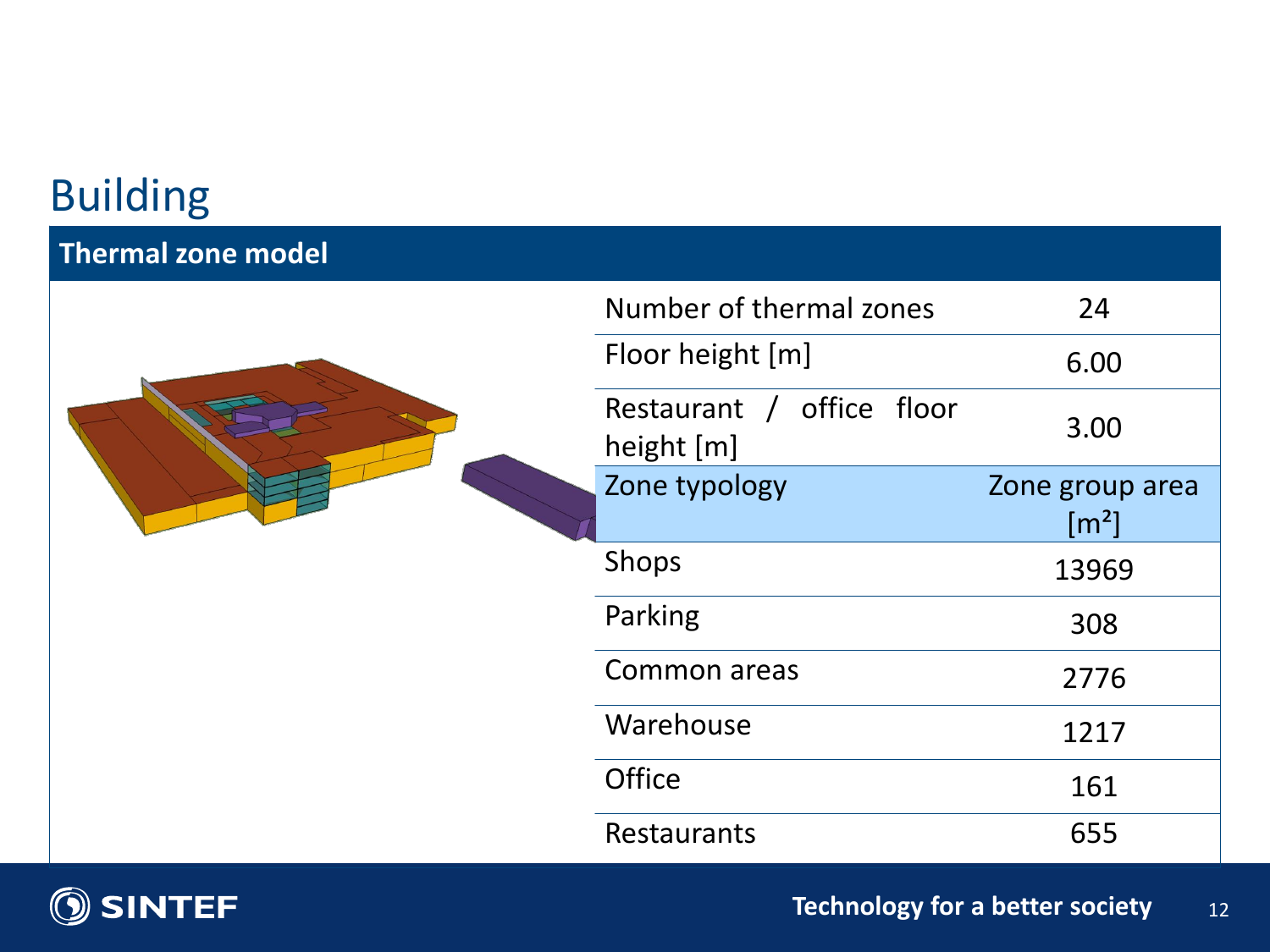### Results

| <b>Solutions</b> |                   | measures                                                               |
|------------------|-------------------|------------------------------------------------------------------------|
|                  | Lighting          | Various measures for CMA, shops, restaurants, service<br>areas         |
| $\overline{2}$   | Ventilation       | Natural ventilation in summer, better infiltration by<br>new entrances |
| 3                | Appliances        | Energy efficient appliances, escalators etc.                           |
| $\overline{4}$   | Heat recovery     | High efficient heat recovery in 4 AHU                                  |
| 5.1              | $RES - Heat pump$ | Second heat pump                                                       |
| 5.2              | $RES - PV$        | 6750m2 PV plant (750kWp)                                               |
| 5.3              | d power<br>∧⁄≒จา  | 4 Wind power plants (600kW), (CHP?)                                    |

CommONEnergy

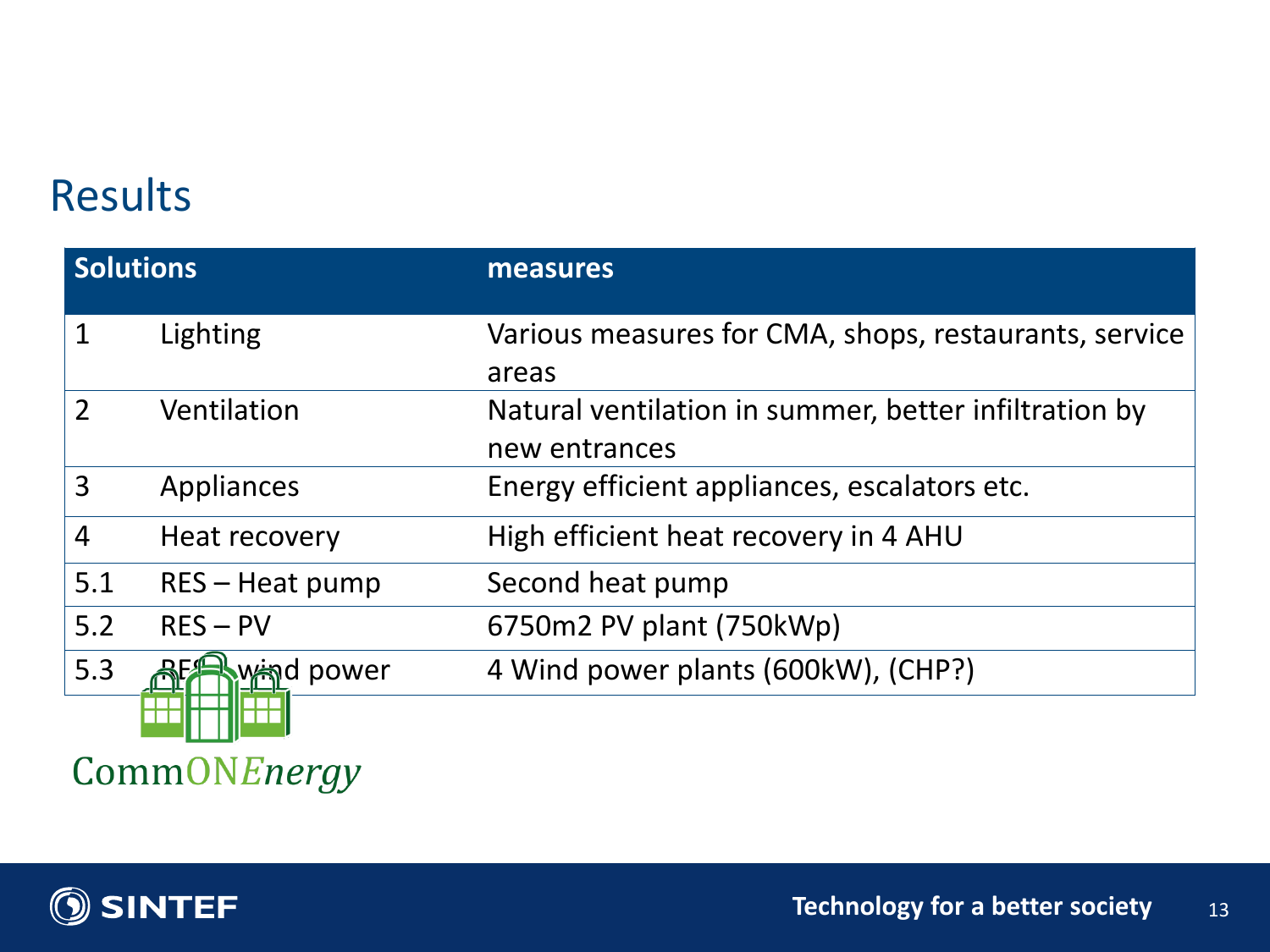### Results – Solution 1: Efficient lighting system and control

- Lighting power density is reduced down to 4.5  $W/m<sup>2</sup>$  in the common areas and galleries and to 18.1 W/m<sup>2</sup> in the vending area (shops, midsize stores, food store) because of the installation of LED lamps.
- Advanced controls allow to reduce lighting intensity by half during preparation hours, before and after the opening time, and also during night milieu, after sunrise during opening time. The concept of the zonal spatial distribution consisting of a comprehensive set of solutions that was applied that let us expect savings in energy demand of around 60% against the initial situation. These measures include:
- Daylight harvesting by 3 light tubes illuminating the center of the sale room with natural light.
- Application of newly developed LED high lumen retail wallwasher which precisely illuminates merchandise with high efficacy and homogeneity. Glare will be reduced due to very good longitudinal glare control. Beam angle was extended to 120° in order to illuminate not only the merchandise wall but also the area in front to enable optimal examination of goods by customers.



**O** SINTEP of a evening scenario with warm-white light color of 2700 K und reduced 14 intensity. This lighting scene considers human biorhythm as the indoor room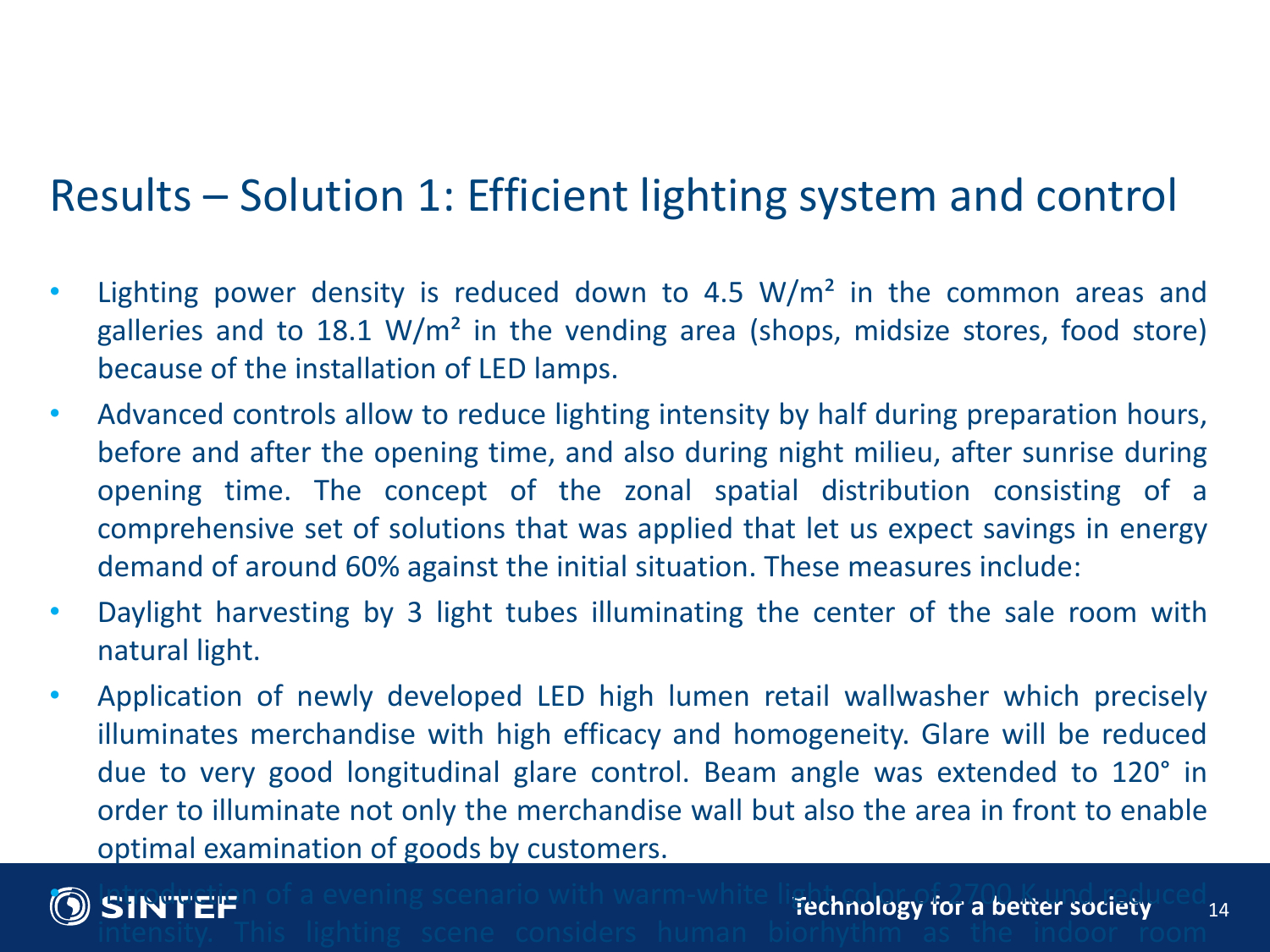## Results – Solution 1: Efficient lighting system and control

- Opening hours
	- Starting from the strategies that BLL proposed for the City Sud democase, the schedules and the values were used as a retrofit solution for the reference building.
	- According to BLL artificial lighiting design the schedule is basically characterized by four period within a day:
	- Out of Operation: is the period in which the shopping centre is closed (at night, Sunday and during holidays)
	- Preparation Hours-Morning : is the period before the public opening of the shopping centre. During this time some internal activities are performend ( e.g. cleaning,restock of supormarket, shops,ecc…)
	- Business hour corresponds to the public opening hour of the shopping centre
	- Preparation Hours-Evening : same of the morning, is the period just after the closing to the public of the shopping centre

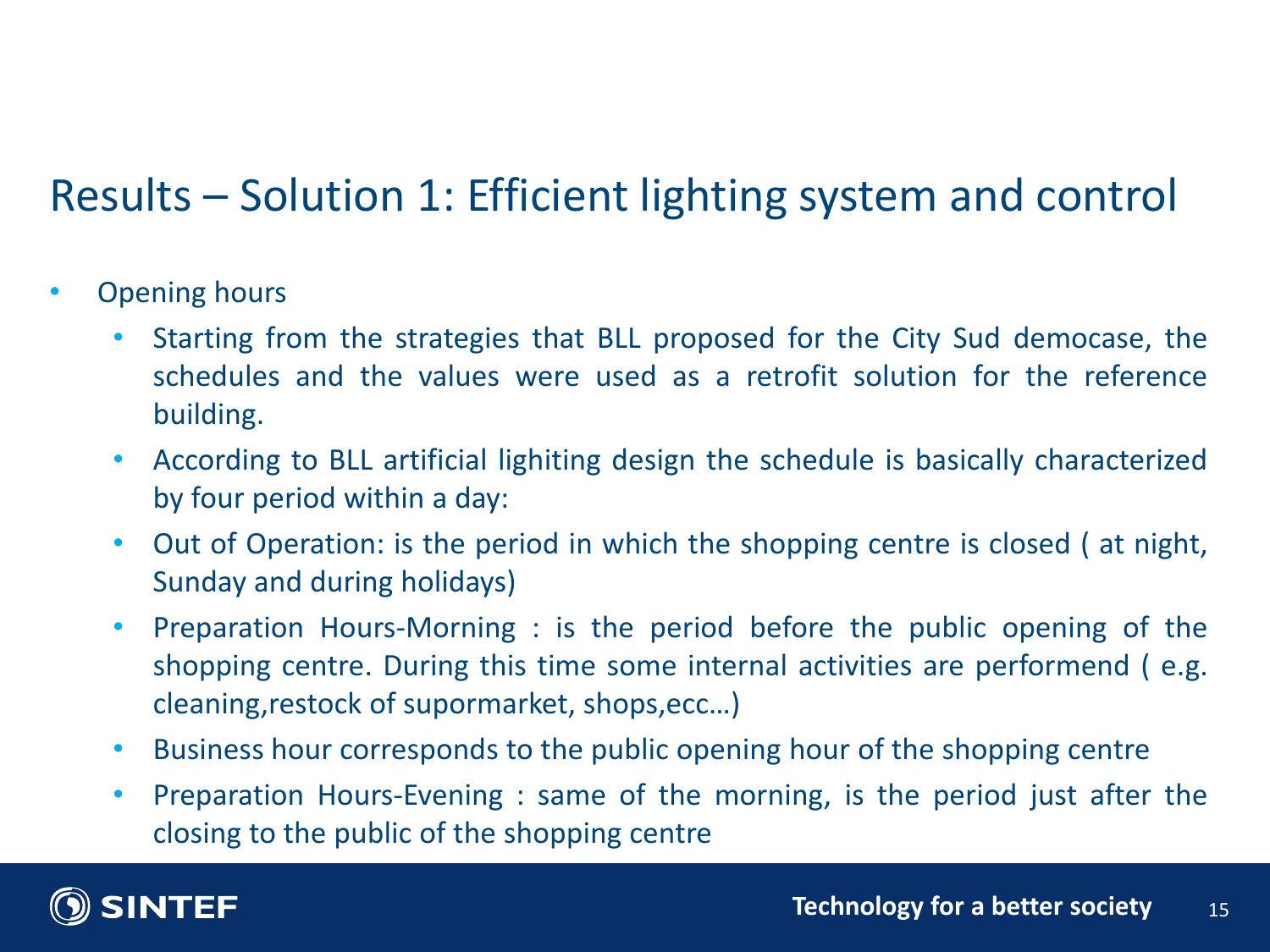



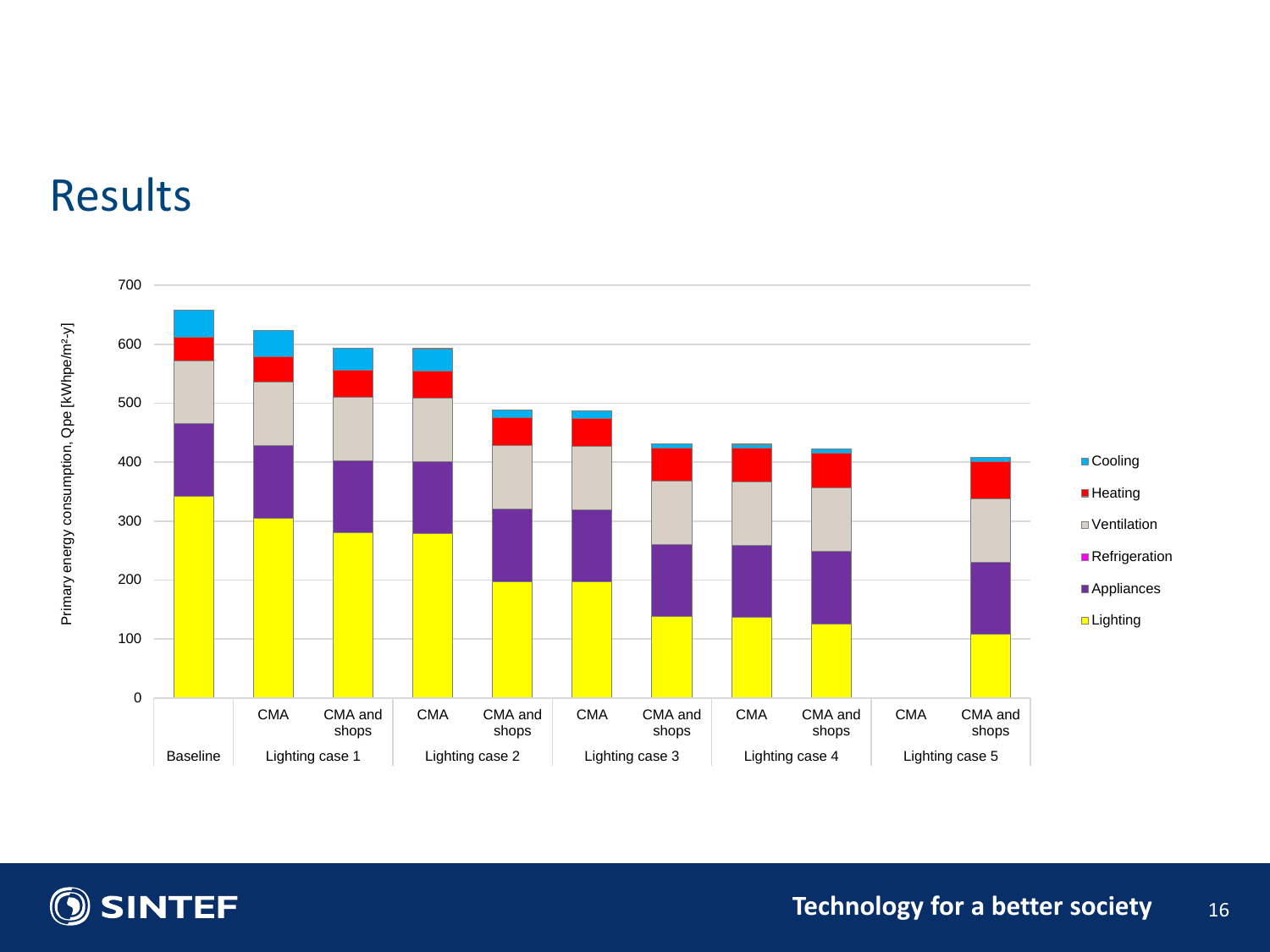### Results



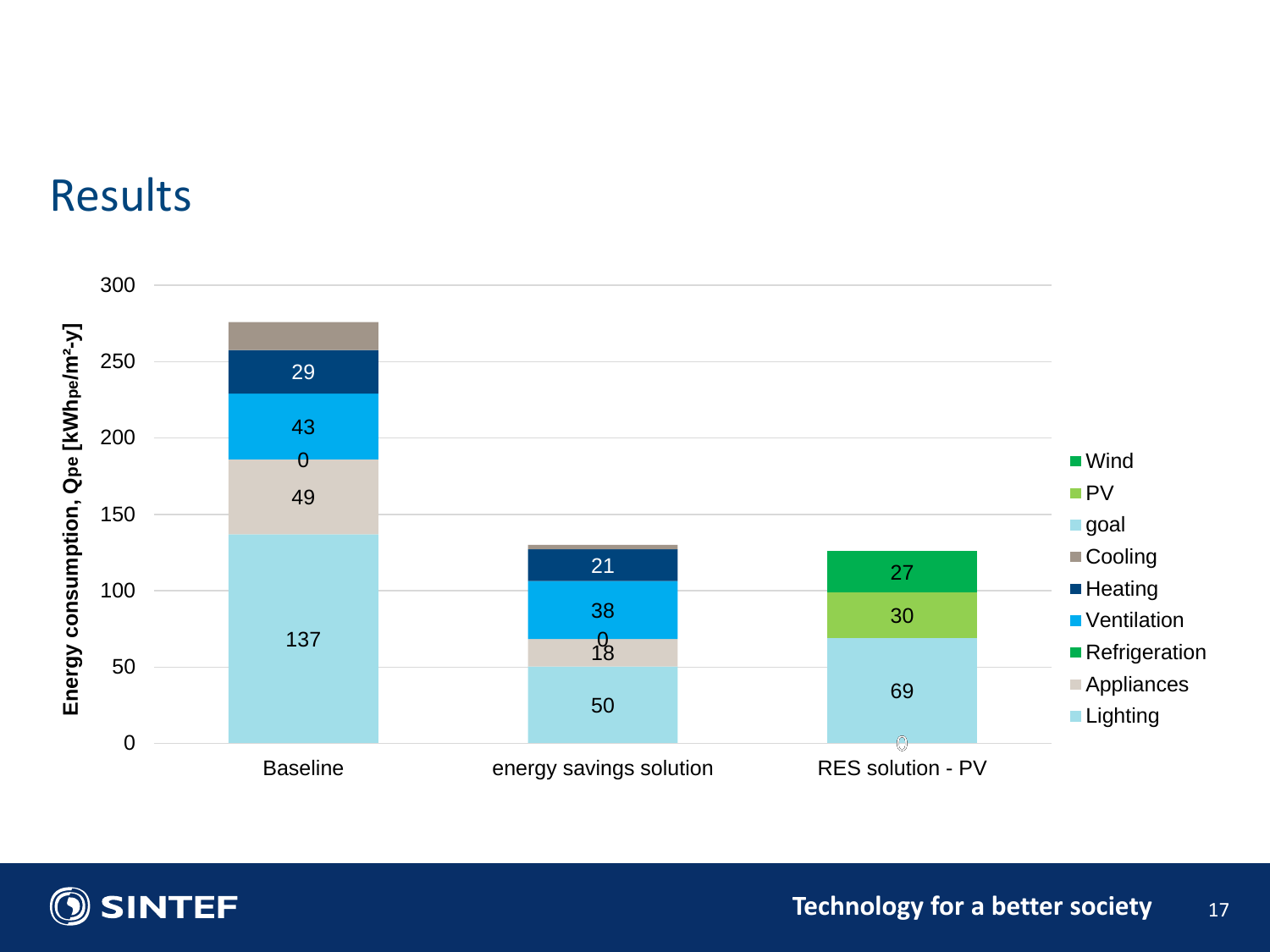### **Conclusions**

- The efforts for the development of a shopping mall model can be eased through the use of a modelling environment that integrates the different parts of a shopping mall (building, energy plant and control) and facilitates the implementation of control strategies.
- Moreover, a modular structure and a well-defined parameters and inputs implementation, helps the analysis of the optimal solution and the post processing of simulation results.
- It is expected that investment costs will provide a payback period of max 7 years. Economic evaluation needs to be further analysed.



CommONEnergy

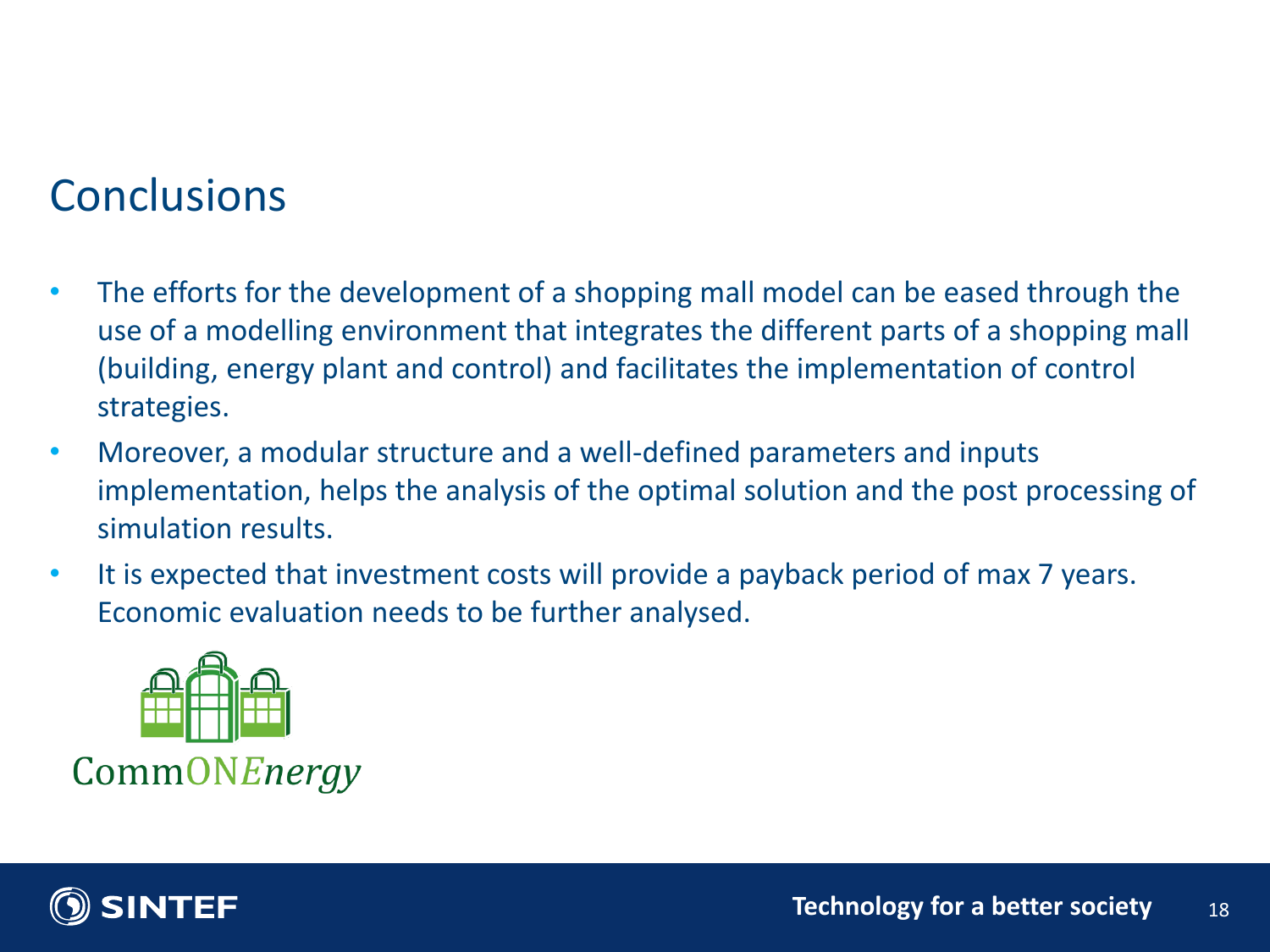### Acknowledgements

• The research leading to these results has received funding from the European Community Seventh Framework Programme (FP7/2007-2013) under grant agreement no. 608678.